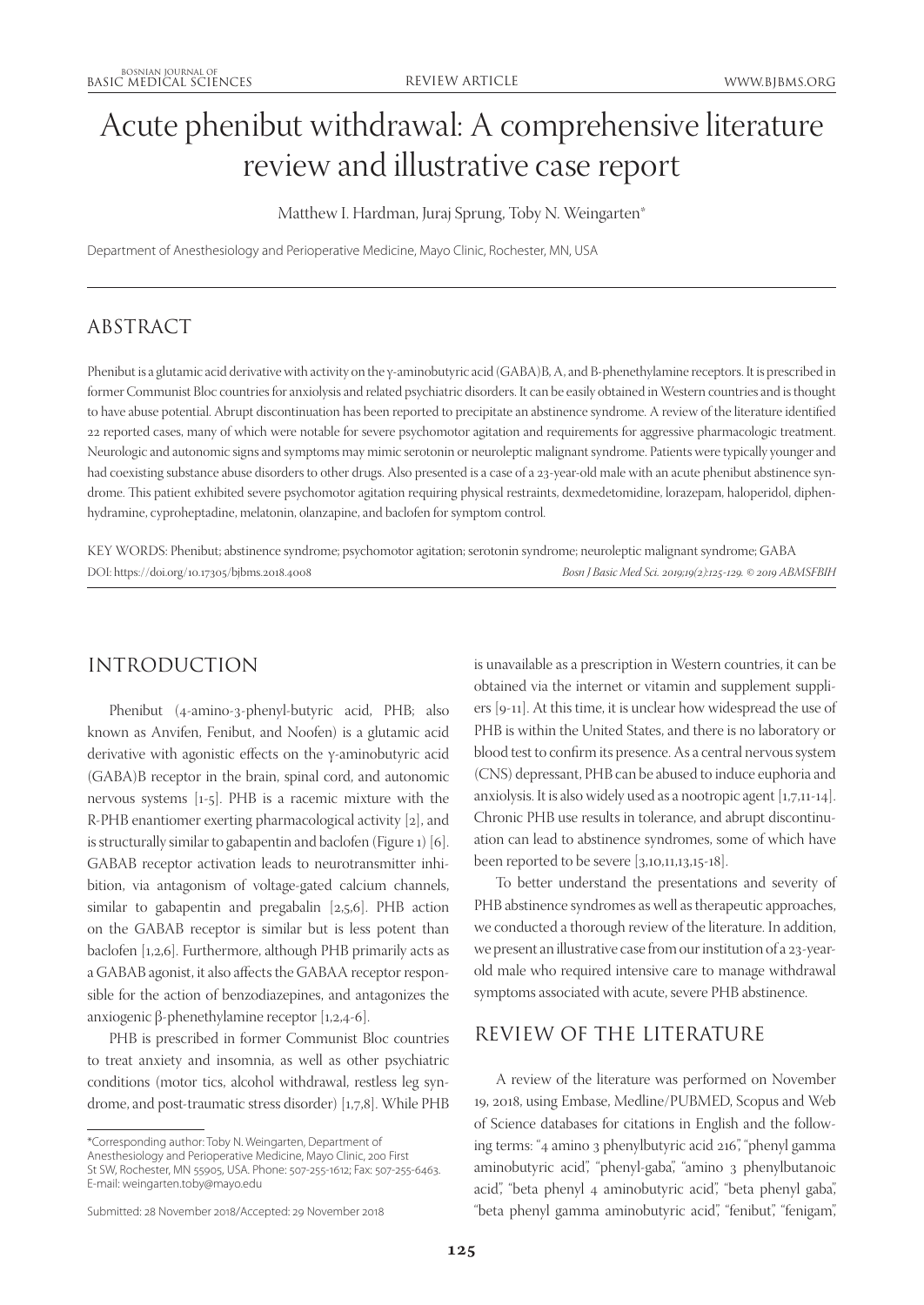

**FIGURE 1**. Chemical structures of R-phenibut, S-phenibut, baclofen, and gabapentin (from Zvejniece L. et al. [6]). R-phenibut binds to the alpha2-delta subunit of voltage-dependent calcium channels and exerts gabapentin-like anti-nociceptive effects.

"fenigama", "phenibut", "phenigam", "phenigama", "phenybut", "phenygam", "phgaba", crossed with "abstinen\*" or "withdraw\*" or "dependen". Bibliographies were reviewed for additional reports. Identified reports were reviewed for relevancy.

Our literature search identified nine reports of 10 cases of PHB withdrawal (Table 1) [3,10,11,13,15-19]. In addition, there were five abstracts presented at meetings reporting 12 additional cases (Table 1) [8,20-23].

## CASE REPORT

A 23-year-old male with an extensive polysubstance abuse history (cannabis, cocaine, opioids, amphetamines, benzodiazepines, and hallucinogens) and anxiety/depression managed with the selective serotonin reuptake inhibitor, sertraline, presented to the emergency department with progressive hallucinations and psychomotor agitation. A year prior, he had completed a drug rehabilitation program, but relapsed after a few months by abusing PHB. At the time of his emergency department presentation, he was using 4000 mg of PHB every six hours. He abruptly discontinued PHB two days prior. He denied other current drug abuse.

His urine toxicology panel (PHB screening was not included) was negative. He was admitted to the psychiatry service with the differential diagnosis of PHB withdrawal and substance-induced psychosis. However, his symptoms were recalcitrant to multiple pharmacological treatments including lorazepam, haloperidol, diphenhydramine, melatonin, and olanzapine. His physical symptoms worsened and he developed tachycardia, increased muscular tone, and inducible clonus. Laboratory evaluation revealed elevated creatine kinase at 867 U/L, though he remained afebrile. He was subsequently transferred to the intensive care unit for worsening agitation. Physical restraints, a dexmedetomidine infusion,

and additional doses of lorazepam were required for severe agitation. Out of concern he was developing rhabdomyolysis, baclofen was administered and aggressive intravenous hydration begun; however, his kidney function was not adversely affected (creatinine levels remained between 0.7 mg/dl and 0.8 mg/dl throughout hospital stay). Cyproheptadine, a first-generation antihistamine with anticholinergic and antiserotonergic properties, was administered to empirically treat serotonin syndrome (patient was on sertraline) or neuroleptic malignant syndrome, without improvement.

The patient spent three days in intensive care where the dexmedetomidine infusion was slowly discontinued and gabapentin initiated and titrated. Baclofen and lorazepam were continued as needed for ongoing tremulousness, insomnia, nausea/vomiting, anxiety, and psychomotor agitation. After his acute episode of withdrawal resolved, he was transferred to the psychiatry service for further management of anxiety and insomnia. The patient was discharged from the psychiatry service six days later with scheduled outpatient follow-up.

## DISCUSSION

Our case illustrates the serious nature of PHB withdrawal as well as complex management needed to prevent potentially life-threatening sequelae. In our patient, PHB withdrawal posed substantial management challenges and protracted treatment in the intensive care unit. Further, our case also demonstrates the diagnostic conundrum related to similarity between PHB withdrawal and serotonin syndrome. Only a few cases of PHB withdrawal are available in the literature (Table 1). However, patients were consistently reported to display signs of psychomotor agitation, oftentimes severe [3,10,11,13,15-19,21,23]. Two reports of withdrawal described patients who required such degree of sedation that mechanical ventilation was required [10,23]. In addition, the patient demographics including young to middle age adults and concomitant substance abuse were typically present [10,11,15-19].

#### PHB toxicity

Acute PHB intoxication typically results in depressive symptoms including a decreased level of consciousness, muscle tone, and stupor. Physical symptoms of acute intoxication can include depressed respiratory drive, altered consciousness, temperature dysregulation, and alterations in hemodynamics including hyper/hypotension and tachycardia [7,8,10-12,15,16,20,24-27]. Paradoxically, symptoms can include psychomotor agitation, hallucinations, seizures, and delirium [7,8,10-12,15,16,20,24-27]. There are three reports where PHB intoxication was so severe that patients required intravenous sedation to the point where they required tracheal intubation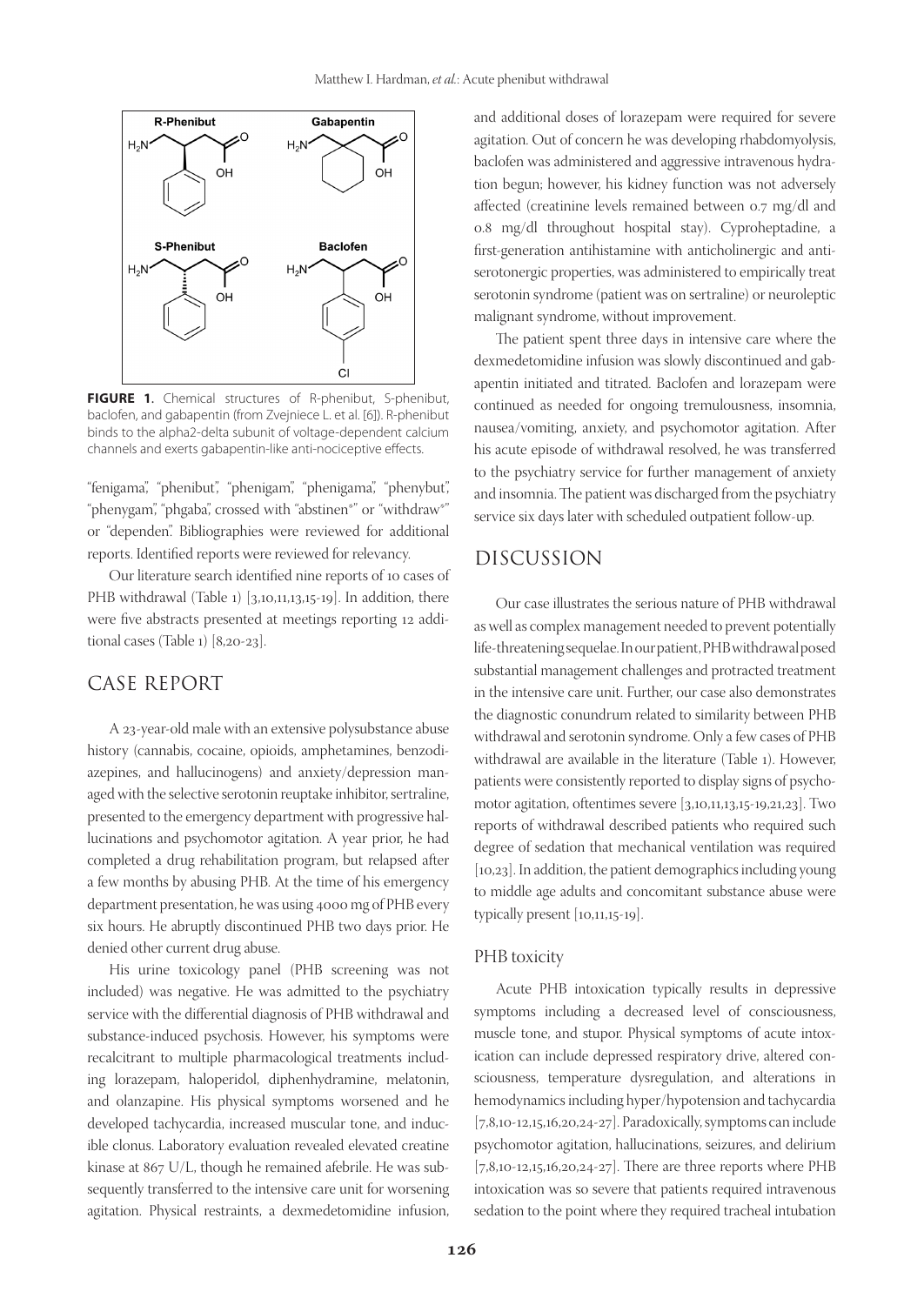| Age (years), sex, citation                          | Presentation<br>Other chemical dependency issues                                                                                                                     | Treatment                                                                                                         |  |  |
|-----------------------------------------------------|----------------------------------------------------------------------------------------------------------------------------------------------------------------------|-------------------------------------------------------------------------------------------------------------------|--|--|
| Published cases of phenibut withdrawal              |                                                                                                                                                                      |                                                                                                                   |  |  |
| 21, Male, [19]                                      | Visual hallucinations, anxiety, tremulousness, diaphoresis, and insomnia.<br>Presented after a week-long phenibut and alcohol binge. Alcohol withdrawal<br>excluded. | Chlordiazepoxide, baclofen.                                                                                       |  |  |
| 29, Male, [18]                                      | Anxiety, tremor, cravings, myalgias.<br>Opioid addiction in remission treated with buprenorphine.                                                                    | Phenobarbital.                                                                                                    |  |  |
| 20, Female, [10]                                    | Agitated delirium the morning after consuming alcohol, marijuana, and phenibut.<br>Concomitant alcohol and marijuana withdrawal.                                     | Required mechanical ventilation<br>for sedation: droperidol, ketamine,<br>midazolam, morphine, propofol infusion. |  |  |
| Mid-20s, Male, [3]                                  | Initially: Dysthymia, myalgias, light/sound sensitivity, palpitation.<br>Day 3: Auditory and visual hallucinations, confusion, pressured speech, tremor.             | Haloperidol, olanzapine, promethazine,<br>diazepam, nitrazepam.                                                   |  |  |
| 32, Male, [16]                                      | Agitation, disorientation, visual hallucinations, aggressive behavior. Tried to climb<br>walls.<br>Concomitant anabolic steroid use.                                 | Antipsychotics, olanzapine, diazepam,<br>baclofen, ramelteon.                                                     |  |  |
| 21, Male, [13]                                      | Nervousness, shakiness, psychomotor agitation, irritability, fatigue, anxiety,<br>palpitations, nausea, insomnia.                                                    | Gradual self-wean.                                                                                                |  |  |
| Case 1-59, Female, [15]<br>Case 2-42, Female, [15]  | Case 1 - Agitation, hypertension, tachycardia.<br>Concomitant opioid abuse.<br>Case 2 - Hallucinations, agitation.                                                   | Benzodiazepines.<br>Benzodiazepines.                                                                              |  |  |
| 47, Male, [17]                                      | Anxious, tremulous, and CIWA score of 6. Blood pressure 150/94, HR 111.<br>Polysubstance abuse: alcohol, benzodiazepines, kratom.                                    | Lorazepam, chlordiazepoxide,<br>phenobarbital, baclofen.                                                          |  |  |
| 35, Male, [11]                                      | Anxiety, anger, irritability.<br>Kratom use.                                                                                                                         | Phenibut taper. Baclofen.                                                                                         |  |  |
| Abstract presentations of phenibut withdrawal cases |                                                                                                                                                                      |                                                                                                                   |  |  |
| 1 Case, [8]                                         | Not reported.                                                                                                                                                        | Not reported.                                                                                                     |  |  |
| 4 Cases, [20]                                       | Not reported.                                                                                                                                                        | Not reported.                                                                                                     |  |  |
| 2 Cases, [21]                                       | Psychomotor agitation, hypertension, tachycardia, QRS widening, hyperhidrosis,<br>convulsions.                                                                       | Not reported.                                                                                                     |  |  |
| 4 Cases, [22]                                       | Presented with acute phenibut intoxication, subsequently developed withdrawal<br>symptoms.                                                                           | Not reported.                                                                                                     |  |  |
| 1 Case, [23]                                        | Psychosis, tachycardia.                                                                                                                                              | Sedation, required mechanical ventilation.                                                                        |  |  |

| <b>TABLE 1.</b> Reported cases of phenibut withdrawal |  |
|-------------------------------------------------------|--|
|-------------------------------------------------------|--|

CIWA: Clinical Institute Withdrawal Assessment for Alcohol; HR: Heart rate

and mechanical ventilation [25,27]. Rhabdomyolysis secondary to extreme agitation has also been reported with intoxication [25].

#### Treatment of PHB intoxication

Management of intoxication is largely supportive with focus on respiratory drive, airway protection, and providing sedation if paradoxical agitation, seizures and delirium are present [7,8,10-12,15,16,20,24-27]. PHB is minimally metabolized in the liver and secreted largely unchanged in the urine, according to animal models. Little is known about the potential drug-drug interactions or alterations in metabolism in humans [1].

#### PHB withdrawal

Because chronic use of PHB downregulates GABAB and A receptors, its abrupt discontinuation induces withdrawal symptoms including psychomotor agitation, psychosis, hallucinations, seizures, nausea and vomiting, and tachycardia [3,10,11,13,15-19]. Furthermore, rigidity, hyperreflexia, autonomic instability, fever and myoclonus [3,10,11,13,15-19] may resemble serotonin or neuroleptic malignant syndrome.

Our patient manifested with tachycardia, increased muscular tone and rigidity, and inducible clonus. PHB intoxication, as well as withdrawal, can result in rhabdomyolysis leading to acute kidney injury [25]. As seen in our case, despite aggressive and prompt anxiolytic and antipsychotic treatment, the patient developed a moderate increase of serum creatine kinase but did not develop kidney impairment, as assessed from unchanged serum creatinine concentrations. Severe hypertension requires aggressive blood pressure management and agitation and rebound anxiety requires anxiolytic therapy [3,10,11,13,15-19]. In extreme situations, these patients may harm self and/or others [3,16].

#### Treatment of PHB withdrawal

The pharmacologic treatment of PHB withdrawal is largely directed towards the management of withdrawal symptoms (Table 2). In cases of severe agitation, both chemical and physical restraints may be required [25], as well as admission to the intensive care unit. During the acute withdrawal, sedatives including dexmedetomidine, benzodiazepines, olanzapine, phenobarbital and haloperidol have been used; although it remains unclear which agent is optimal [3,10,11,13,15-19]. Once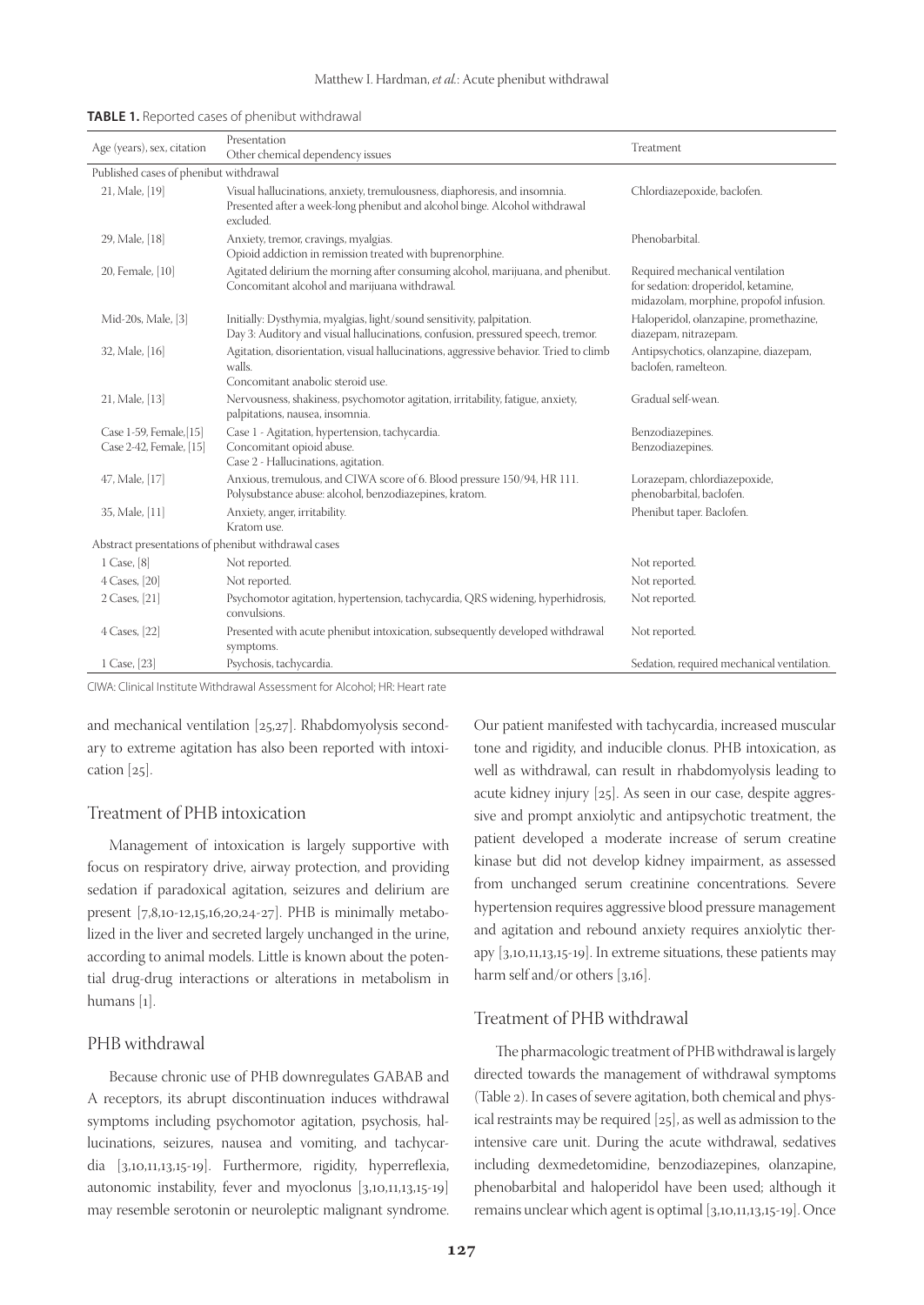| Extended sedation with intravenous infusions |                                                                                                                                  |
|----------------------------------------------|----------------------------------------------------------------------------------------------------------------------------------|
| Dexmedetomidine                              | A2 receptor agonist with sedative, amnestic, and analgesic effects.                                                              |
| Phenobarbital                                | GABAA receptor agonist resulting in increased chloride channel opening duration and reduced<br>membrane excitability.            |
| Propofol                                     | Potentiates GABAA receptor by increasing the binding affinity of GABAA leading to inhibition of<br>excitatory neurotransmission. |
| Immediate-acting abortive therapy            |                                                                                                                                  |
| Haloperidol                                  | Dopaminergic antagonist that leads to depression of the reticular activating system.                                             |
| Diphenhydramine                              | Antihistamine (histamine H1 receptor) antagonist, anticholinergic, and central nervous system<br>depressant.                     |
| Olanzapine                                   | Serotonin (5HT2A) receptor and dopamine D2 receptor antagonist.                                                                  |
| Benzodiazepines                              | GABAA receptor agonist resulting in increased frequency of chloride channel opening and reduced<br>membrane excitability.        |
| Oral transition therapy                      |                                                                                                                                  |
| Clonidine                                    | A2 receptor agonist with sedative and antihypertensive properties.                                                               |
| Gabapentin<br>Pregabalin                     | Voltage-gated calcium channel antagonists leading to decreased excitatory neurotransmitter release.                              |
| Baclofen                                     | GABAB receptor antagonist that inhibits neurotransmitter release.                                                                |
| Phenobarbital                                | GABAA receptor agonist resulting in increased chloride channel opening duration and reduced<br>membrane excitability.            |

**TABLE 2.** Mechanisms of action of medications used for phenibut withdrawal treatment

GABA: γ-aminobutyric acid; A2: α2 adrenergic receptor; 5-HT2A: 5-hydroxytryptamine 2A receptor.

the patient is able to take oral medications, clonidine, gabapentin, baclofen, benzodiazepines, phenobarbital and pregabalin may be used. Gabapentin, baclofen, benzodiazepines, and pregabalin may be particularly useful due to their similar interaction with GABAB and A receptors as PHB [2,6]. Patients who take PHB will often need continued outpatient management of underlying psychiatric and substance abuse issues with the transition to safer medications.

## CONCLUSION

The clinical presentation of our patient suggests that severe PHB withdrawal can be difficult to manage and refractory to multiple standard interventions. Neurologic and autonomic signs and symptoms may mimic serotonin or neuroleptic malignant syndrome. Medical providers must be familiar with the complex mechanisms by which PHB may affect various CNS receptors in order to treat patients with PHB withdrawal.

## DECLARATION OF INTERESTS

Dr. Weingarten serves as a consultant to Medtronic in the role as chairman of the Clinical Endpoint Committee for the Prodigy Trial and has received unrestricted investigator-initiated grants from Merck for research unrelated to the current study. The other authors declare no conflict of interests.

## REFERENCES

- [1] Lapin I. Phenibut (beta-phenyl-GABA): A tranquilizer and nootropic drug. CNS Drug Rev 2001;7(4):471-81. https://doi.org/10.1111/j.1527-3458.2001.tb00211.x.
- [2] Dambrova M, Zvejniece L, Liepinsh E, Cirule H, Zharkova O, Veinberg G, et al*.* Comparative pharmacological activity of optical

isomers of phenibut. Eur J Pharmacol 2008;583(1):128-34. https://doi.org/10.1016/j.ejphar.2008.01.015.

[3] Hogberg L, Szabo I, Ruusa J. Psychotic symptoms during phenibut (beta-phenyl-gamma-aminobutyric acid) withdrawal. J Subst Use 2013;18(4):335-8.

https://doi.org/10.3109/14659891.2012.668261.

- [4] Watanabe M, Maemura K, Kanbara K, Tamayama T, Hayasaki H. GABA and GABA receptors in the central nervous system and other organs. Int Rev Cytol 2002;213:1-47. https://doi.org/10.1016/S0074-7696(02)13011-7.
- [5] Kaupmann K, Huggel K, Heid J, Flor PJ, Bischoff S, Mickel SJ, et al*.* Expression cloning of GABA(B) receptors uncovers similarity to metabotropic glutamate receptors. Nature 1997;386(6622):239-46. https://doi.org/10.1038/386239a0.
- [6] Zvejniece L, Vavers E, Svalbe B, Veinberg G, Rizhanova K, Liepins V, et al*.* R-phenibut binds to the α2-δ subunit of voltage-dependent calcium channels and exerts gabapentin-like anti-nociceptive effects. Pharmacol Biochem Behav 2015;137:23-9. https://doi.org/10.1016/j.pbb.2015.07.014.
- [7] Sankary S, Canino P, Jackson J. Phenibut overdose. Am J Emerg Med 2017;35(3):516.e1-2.
	- https://doi.org/10.1016/j.ajem.2016.08.067.
- [8] Goertemoeller S, Behrman A, Goetz R, Spiller H. Retrospective review of phenibut exposures reported to Ohio poison control centers. Clin Toxicol 2015;53(7):764.
- [9] O'Connell CW, Schneir AB, Hwang JQ, Cantrell FL. Phenibut, the appearance of another potentially dangerous product in the United States. Am J Med 2014;127(8):e3-4. https://doi.org/10.1016/j.amjmed.2014.03.029.
- [10] Downes MA, Berling IL, Mostafa A, Grice J, Roberts MS, Isbister GK, et al*.* Acute behavioural disturbance associated with phenibut purchased via an internet supplier. Clin Toxicol (Phila) 2015;53(7):636-8.

https://doi.org/10.3109/15563650.2015.1059945.

- [11] Samokhvalov AV, Paton-Gay CL, Balchand K, Rehm J. Phenibut dependence. BMJ Case Rep 2013;2013. https://doi.org/10.1136/bcr-2012-008381.
- [12] Deyo Z, Stuppy S, Breden E, Moran J. Nootropic-induced psychosis: A case report. J Pharm Pract 2010;23(2):185.
- [13] Magsalin RM, Khan AY. Withdrawal symptoms after internet purchase of phenibut (β-phenyl-γ-aminobutyric acid HCl). J Clin Psychopharmacol 2010;30(5):648-9. https://doi.org/10.1097/JCP.0b013e3181f057c8.
- [14] Neumyvakin IP, Krupina TN, Polevoĭ LG, Semeĭkina LA. Principles